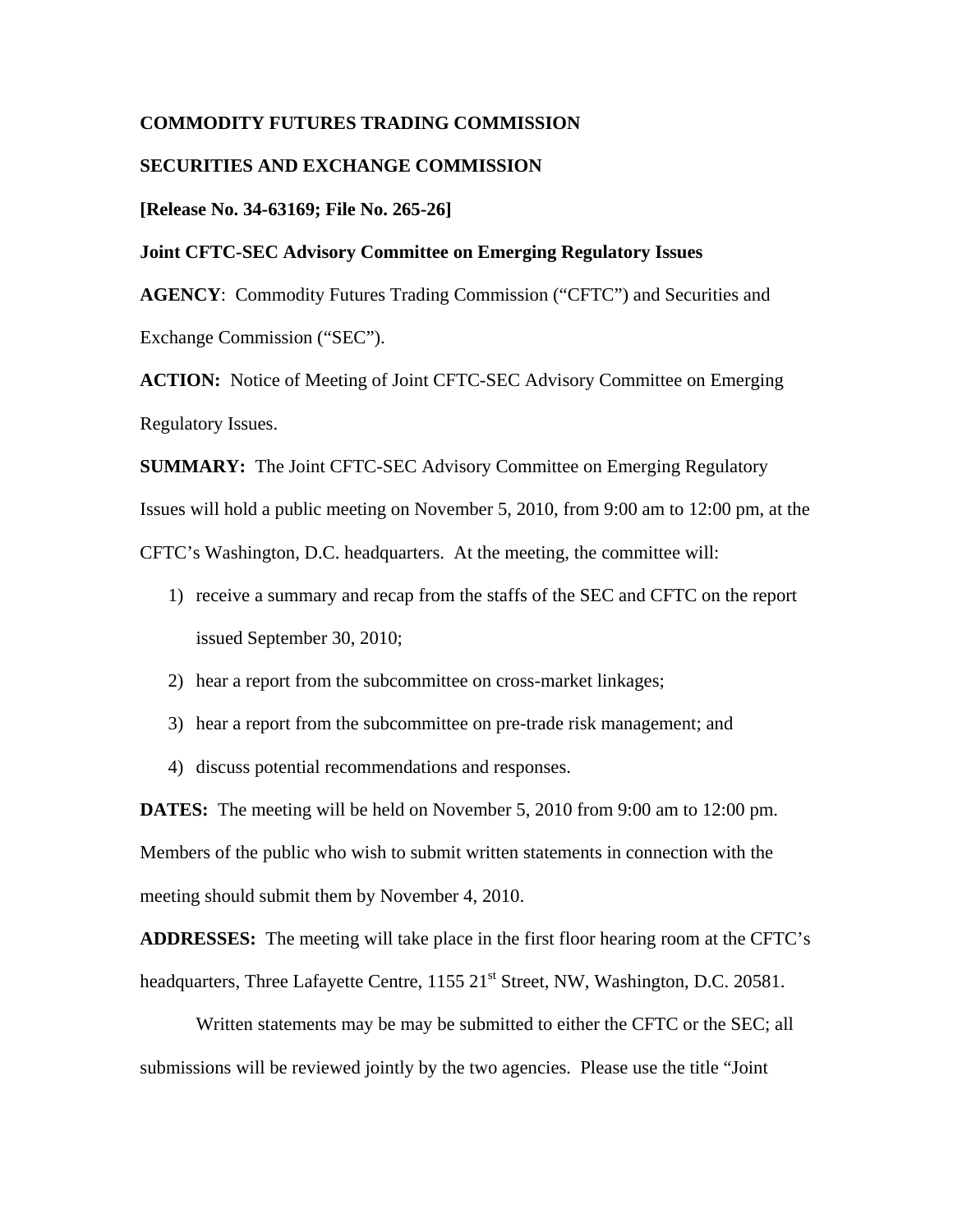CFTC-SEC Advisory Committee" in any written statement you may submit. Statements may be submitted to any of the addresses listed below. Please submit your statement to only one address.

*E-mail* 

Jointcommittee@cftc.gov

or

rule-comments@sec.gov. If e-mailing to this address, please refer to "File No. 265-26" on the subject line.

*SEC's Internet Submission Form* 

http://www.sec.gov/rules/other.shtml

*Regular Mail* 

Commodity Futures Trading Commission, Three Lafayette Centre, 1155

21st Street, NW., Washington, DC 20581, attention Office of the

Secretary

or

Elizabeth M. Murphy, Secretary, Securities and Exchange Commission, Mail Stop 1090, 100 F St., NE., Washington, DC 20549. Comments mailed to this address should be submitted in triplicate and should refer to File No. 265-26.

*Fax* 

#### (202) 418-5521

Any statements submitted in connection with the committee meeting will be made available to the public.